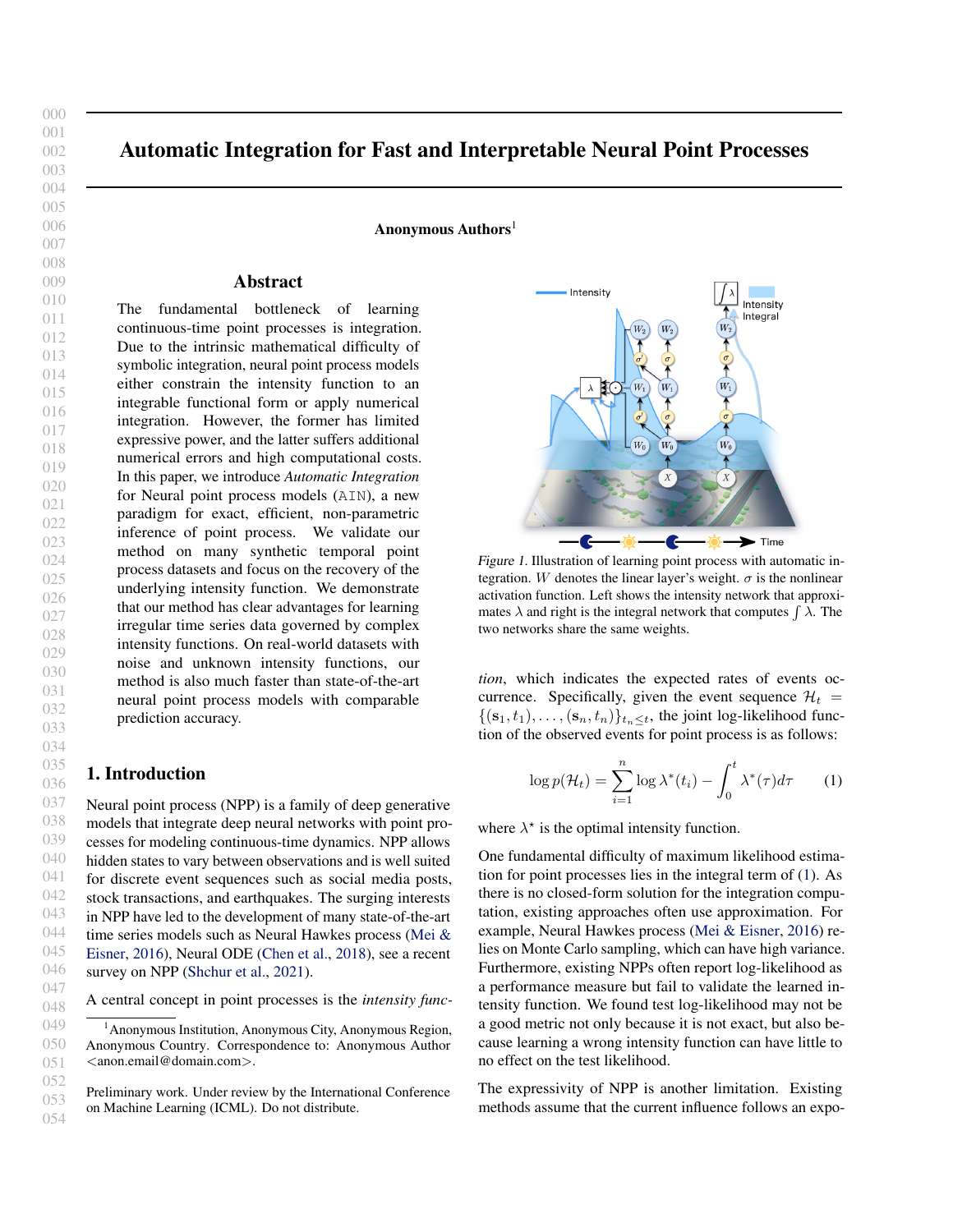055 056 057 058 059 060 061 062 063 064 065 066 nential decay of the intensity function [\(Du et al.,](#page-8-2) [2016\)](#page-8-2), or of the latent representation [\(Mozer et al.,](#page-8-3) [2017\)](#page-8-3), or even a linear interpolation [\(Zuo et al.,](#page-9-1) [2020\)](#page-9-1). Such an assumption is easily violated in real-world scenarios. An example is the delayed effect in social media posts; the influence of a viral post will not appear until several hours later, which means there could be a jump in intensity that violates the smoothness assumption. In other cases, the event influence can be cyclic, e.g., a social media bot posts every day around the same time. Both scenarios turn out to be very challenging for the existing NPP models.

To reduce the cost of integration computation and improve the expressivity of the intensity function, we ask a natural question:

*Can we directly use a deep neural network to approximate the influence function?*

074 075 076 077 078 079 080 081 If successful, the resulting NPP would significantly relax the assumptions imposed by existing NPPs and open up new venues for modeling complex real-world event dynamics with "delayed jump" or "cyclic influence". Unfortunately, such a strategy has a major bottleneck that has prevented others from pursuing further: it requires integrating a complicated deep neural network over a large time span, where numerical integration is both inefficient and erroneous.

082 083 084 085 086 087 088 089 090 091 092 093 094 095 096 097 098 099 In this paper, we solve this problem based on the idea of automatic integration [\(Lindell et al.,](#page-8-4) [2021;](#page-8-4) [Li et al.,](#page-8-5) [2019\)](#page-8-5). We recognize that taking the partial derivative of a feedforward network results in a new computational graph that shares the same set of parameters, see Figure [1.](#page-0-1) Regular NPP models use a neural network with a positive activation function to approximate the intensity. In contrast, we first construct a monotonically increasing integral network whose partial derivative is the intensity we wish to integrate. Then, we train the integral network to maximize the data likelihood. Finally, we reassemble the parameters of the integral network to obtain the intensity. This technique leads to exact solutions of the intensity and its antiderivative without imposing any constraints on their functional forms. As a result, we can efficiently compute the exact likelihood of *any* sophisticated intensity. We validate our approach using synthetic point process data with complex intensity functions, as well as a real-world earthquake dataset.

100 To summarize, our contributions are the following:

> • We propose the first framework to speedup neural point processes learning with automatic integration. We use two networks and enforce the positivity of the intensity via a monotone integral network.

• We show that the automatic integration learns intensity functions with higher efficiency and accuracy than

other NPP approaches

• We propose a simple NPP model that can recover complex influence functions, enjoys high training speed and better interpretability, and performs on par with the state-of-the-art methods on real-world data.

## 2. Background

Temporal Point Processes. A temporal point process (TPP) is a counting process  $N(t)$ , representing the number of events that occurs before time  $t$ . It is characterized by a scalar non-negative intensity function  $\lambda^*(t)$ . Given the history events before time  $t, \mathcal{H}_t := \{t_1, ..., t_n\}_{t_n \leq t}$ , the intensity function quantifies the event arrival rate at  $t$ , and is formally defined as

$$
\lambda^*(t) := \lim_{\Delta t \to 0} \frac{\mathbb{E}[N(t, t+dt)|\mathcal{H}_t]}{dt}.
$$

The notation ∗ is from [\(Daley & Vere-Jones,](#page-8-6) [2007\)](#page-8-6) to indicate the intensity is conditional on the past but not including the present. One example of TPP is Hawkes process [\(Hawkes,](#page-8-7) [1971\)](#page-8-7), characterized by

<span id="page-1-0"></span>
$$
\lambda^*(t) = \mu + \alpha \sum_{t_i < t} \exp(-\beta(t - t_i)),\tag{2}
$$

where  $\mu$ ,  $\alpha$ ,  $\beta$  are scalars. The arrival of a new event results in a sudden increase of intensity, and the influence of this event will decay exponentially.  $\mu$  is the base intensity representing the rate of an event happening on its own.

Neural Point Processes. Neural Point Process (NPP) models [\(Mei & Eisner,](#page-8-0) [2016;](#page-8-0) [Du et al.,](#page-8-2) [2016;](#page-8-2) [Zuo et al.,](#page-9-1) [2020\)](#page-9-1) combine deep neural networks with TPPs. State-ofthe-art NPPs first encode the events into hidden representations using either Recurrent Neural Network (RNN) or Transformer. Then they use a non-negative activation function to map the hidden vectors to a scalar, i.e., the intensity immediately after an event. The change of intensity between events is usually represented using a linear or exponential decay function. [\(Mei & Eisner,](#page-8-0) [2016\)](#page-8-0) allow this decay occur in a high-dimensional space before mapping to a scalar.

By parametrizing the intensity function as  $\lambda^*_{\theta}(t)$ , the log likelihood of an event sequence  $\{t_1, ..., t_N\}$  observed in time interval  $[0, T]$  is

$$
\mathcal{L}(\theta \vert \lbrace t_{1},...,t_{N} \rbrace) = \sum_{i=1}^{N} \log \lambda_{\theta}^{*}(t_{i}^{-}) - \int_{t=0}^{T} \lambda_{\theta}^{*}(t).
$$

As the intensity is discontinuous at every event arrival  $t_i$ ,  $t_i^-$  denotes the intensity immediately before the *i*-th event. The second term is usually evaluated separately for each inter-event interval  $(t_i, t_{i+1})$ . If the inter-event function is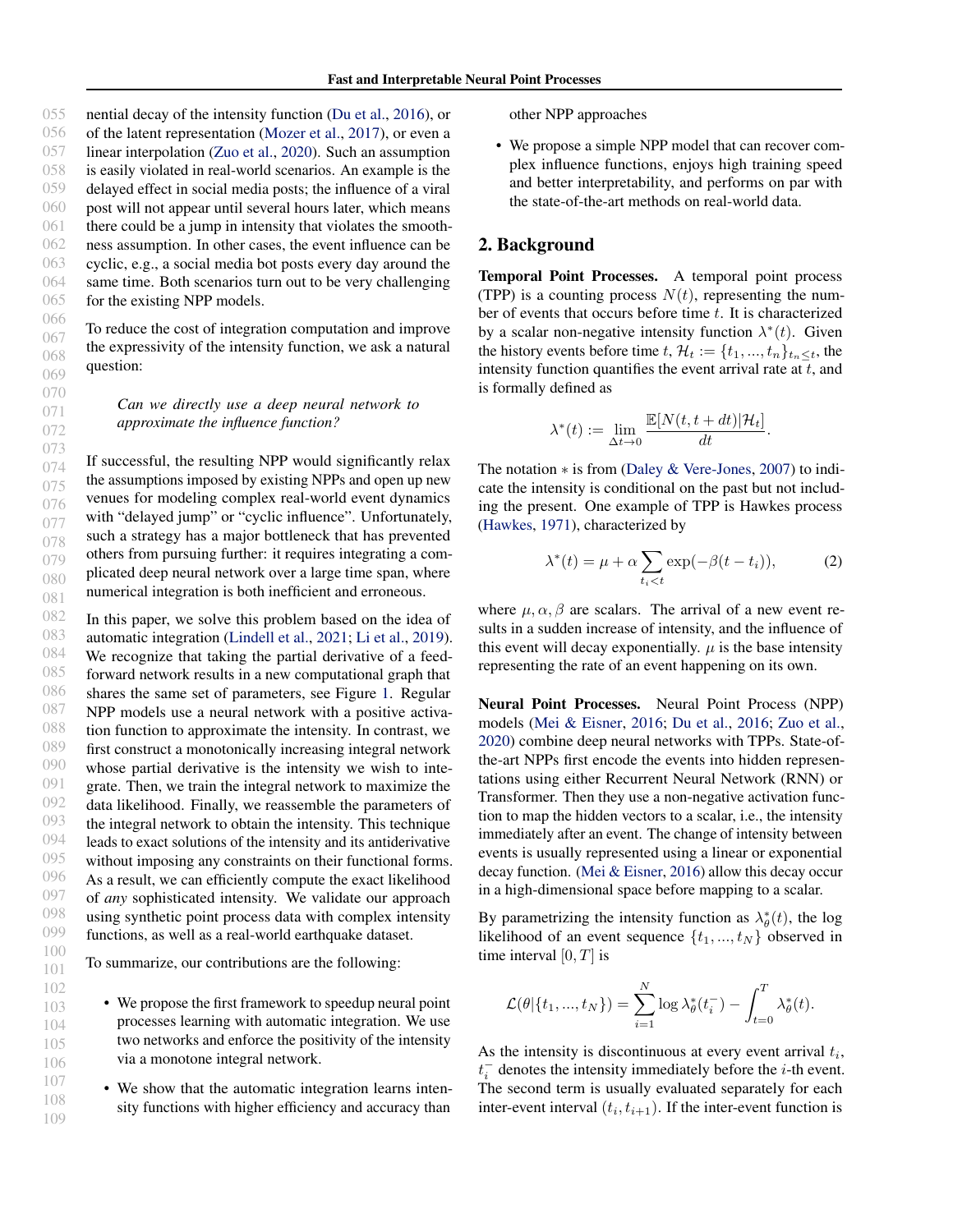<span id="page-2-0"></span>

Figure 2. Intensities learned using different numerical integration methods, compared to our approach (AIN) with AutoInt. Blue crosses represent event over time. Numerical integration error can prevent the model from learning the truth intensity.

125 126 127 128 129 130 131 132 133 134 as simple as a scalar kernel function [\(Du et al.,](#page-8-2) [2016\)](#page-8-2), then the integral is easy, but the model is less expressive. On the other hand, if the inter-event function is high dimensional [\(Mei & Eisner,](#page-8-0) [2016;](#page-8-0) [Zuo et al.,](#page-9-1) [2020\)](#page-9-1), then the model gains stronger expressive power at the cost of requiring numerical integration. We found in our experiments that the numerical integration errors may prevent the model from recovering the true underlying intensity, see Figure [2.](#page-2-0) Nevertheless, all models assume a continuous transformation of the intensity function and have limited expressivity.

## 3. Related Work

135 136 137

138 139 140 141 142 143 144 145 146 147 148 149 Parametrizing Point Process. Fitting traditional TPP models such as Hawkes process to data points may have bad performance if the model is misspecified. To address this issue, non-parametric inference for TPP has been extensively studied in the statistical literature. Early works usually rely on Bayesian methods [\(Møller et al.,](#page-8-8) [1998;](#page-8-8) Kottas & Sansó, [2007;](#page-8-9) [Cunningham et al.,](#page-8-10) [2008\)](#page-8-10). [Rathbun & Cressie](#page-8-11) [\(1994\)](#page-8-11) modeled the intensity function as a piecewise-constant log Gaussian. [Adams et al.](#page-8-12) [\(2009\)](#page-8-12) proposed a Markov Chain Monte Carlo (MCMC) inference scheme for the Poisson process with Gaussian priors. These Bayesian models are scalable but assume a continuous intensity change over time.

150 151 152 153 154 155 156 157 158 159 160 161 162 163 164 Recently, Neural Point Processes that combine TPP with neural networks has received considerable attention [\(Yan](#page-9-2) [et al.,](#page-9-2) [2018;](#page-9-2) [Upadhyay et al.,](#page-9-3) [2018;](#page-9-3) [Huang et al.,](#page-8-13) [2019;](#page-8-13) [Omi](#page-8-14) [et al.,](#page-8-14) [2019;](#page-8-14) [Shang & Sun,](#page-9-4) [2019;](#page-9-4) [Zhang et al.,](#page-9-5) [2020\)](#page-9-5). The neural network enables the estimation of intensity after each event and significantly improves model flexibility. Under this framework, models focus more on approximating a discrete set of intensities before and after each event. The continuous intensity comes from interpolating the intensity points. For example, [\(Du et al.,](#page-8-2) [2016\)](#page-8-2) uses an RNN to generate intensities after each event. [\(Mei & Eisner,](#page-8-0) [2016\)](#page-8-0) proposes a novel RNN architecture that generates intensities at both ends of each inter-event interval. Other works consider alternative training schema: [Xiao et al.](#page-9-6) [\(2017\)](#page-9-6) used Wasserstein distance, [Guo et al.](#page-8-15) [\(2018\)](#page-8-15) introduced noise-contrastive estimation, and [Li et al.](#page-8-16) [\(2018\)](#page-8-16) leveraged reinforcement learning. While these NPP models are more expressive than the traditional models, they still assume simple (continuous, usually monotonous) inter-event intensity changes.

Integration Methods. Integration method is largely ignored in NPP literature, but is central to a model's ability to capture the complex dynamics of a system. Existing works either used an intensity function with an elementary integral [\(Du et al.,](#page-8-2) [2016\)](#page-8-2) or used Monte Carlo integration [\(Mei &](#page-8-0) [Eisner,](#page-8-0) [2016\)](#page-8-0). However, we can see from Figure [2](#page-2-0) that the choice of integration method has a non-trivial effect on the model performance.

Integration is generally more complicated than differentiation, which can be mechanically solved using the chain rule. Most integration rules, e.g., integration by parts and change of variables, transform an antiderivative to another that is not necessarily easier. Elementary antiderivative only exists for a small set of functions, but not even for simple composite functions such as  $\exp(x^2)$  [\(Dunham,](#page-8-17) [2018\)](#page-8-17). The Risch algorithm can determine such elementary antiderivative [\(Risch,](#page-8-18) [1969;](#page-8-18) [1970\)](#page-9-7) but has never been fully implemented due to its complexity. The most commonly used integration methods are still numerical: Newton-Cotes Methods, Romberg Integration, Quadrature, and Monte Carlo integration [\(Davis &](#page-8-19) [Rabinowitz,](#page-8-19) [2007\)](#page-8-19).

Multiple recent works claimed for launching a new integration approach, Automatic Integration (AutoInt). [Liu](#page-8-20) [\(2020\)](#page-8-20) proposes integrating the Taylor polynomial using the derivatives from Automatic Differentiation (AutoDiff). It requires partitioning of the integral limits and choosing the order of Taylor approximation. Though it makes use of the efficient AutoDiff, the integration procedure involves a trade-off between runtime and accuracy and is numerical in nature. [Li](#page-8-5) [et al.](#page-8-5) [\(2019\)](#page-8-5) and [Lindell et al.](#page-8-4) [\(2021\)](#page-8-4) proposed dual network approach which we will discuss in detail in Section [4.](#page-3-0) The method guarantees a closed-form integral and is efficient.

Monotonic Constraints. We use AutoInt for NPP, but to enforce the intensity's nonnegativity, we have to constrain its integral to be monotonically increasing. Monotonicity in neural networks has been widely studied [\(Archer & Wang,](#page-8-21) [1993;](#page-8-21) [Doumpos & Zopounidis,](#page-8-22) [2009;](#page-8-22) [Sharma & Wehrheim,](#page-9-8) [2020\)](#page-9-8). There are two groups of existing approaches: network architecture design and constraints in loss.

Network architecture design usually means constraining all signs of the linear layers' weights to be positive and having a monotonic activation function. Examples include applying an element-wise exponential transformation to all linear layers' weights [\(Sill,](#page-9-9) [1998\)](#page-9-9) or learning weights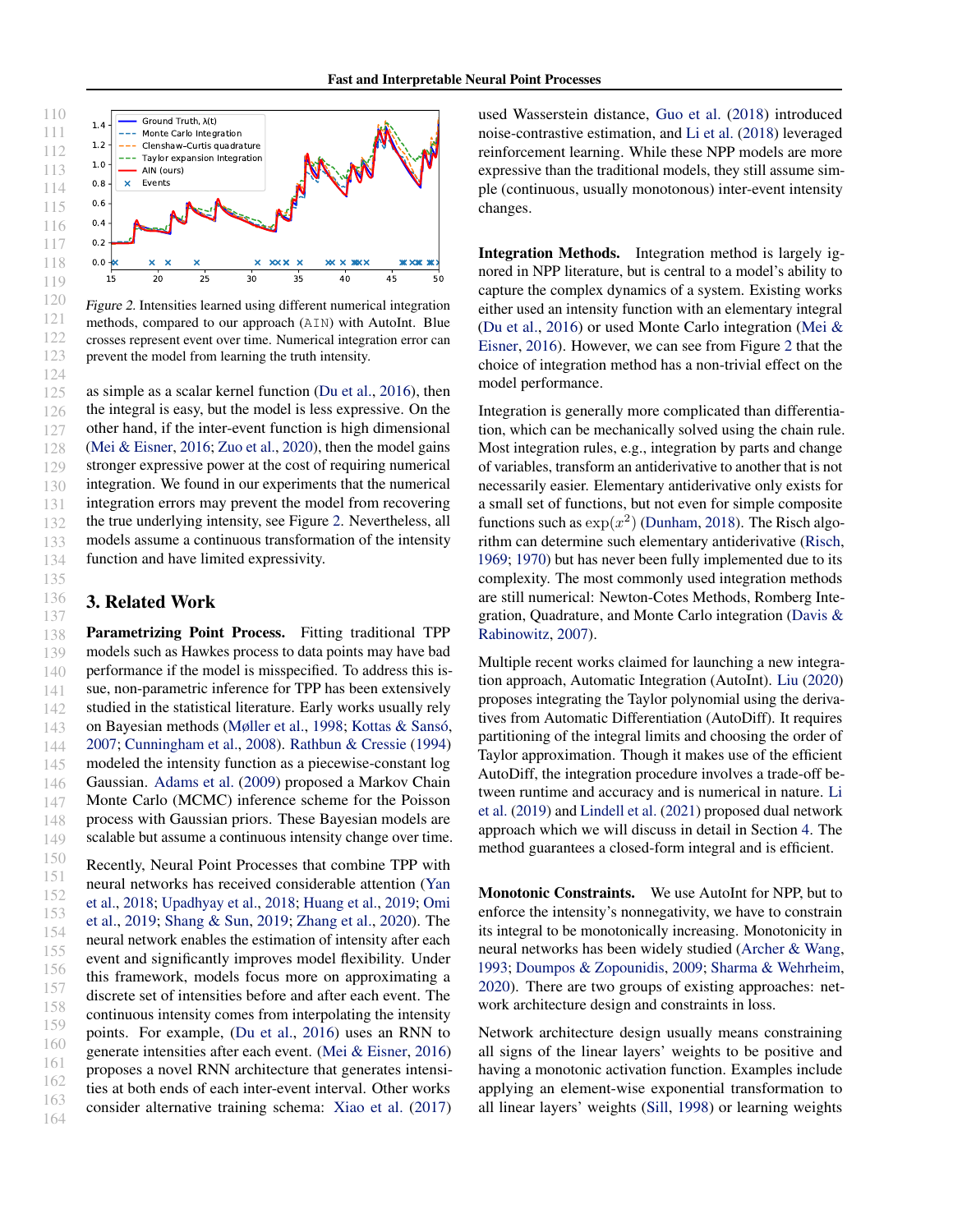<span id="page-3-1"></span>

Figure 3. An example failure to restore the ground truth intensity. It is challenging because the ground truth and estimated likelihood are the same (the areas under the curves are the same.) The model needs not oversimplify the intensity to learn it correctly.

using a projected stochastic gradient descent [\(Chorowski &](#page-8-23) [Zurada,](#page-8-23) [2014\)](#page-8-23). The non-monotonic heuristics are usually approximated by randomly sampling gradients from the input domain and penalizing negative samples using hinge loss [\(Liu et al.,](#page-8-24) [2020\)](#page-8-24).

# <span id="page-3-0"></span>4. Methodology

In this section, we introduce a new design of the Neural Point Process, which is more interpretable and flexible. We explain how automatic integration can be used in conjunction with such an NPP for fast training and inference.

#### 4.1. Limitations of Existing NPPs

197 198 199 200 201 Previous NPP models lack easy interpretation of event influence, and are not compatible with AutoInt. We begin by challenging the assumptions made by previous methods: Neural Hawkes process [\(Mei & Eisner,](#page-8-0) [2016\)](#page-8-0) and RMTPP [\(Du et al.,](#page-8-2) [2016\)](#page-8-2).

202 203 204 205 206 207 208 209 210 Neural Hawkes process encodes the event history immediately after the *n*-th event as a hidden vector  $\mathbf{h}(t_n^+) \in \mathbb{R}^k$ . The model also predicts a scalar decay rate  $\beta_{t_n}$  and the hidden state immediately before the next event  $h(t_{n+1}^-)$ . The model interpolates the two hidden state vectors using a kernel function  $f$  and maps the output to the intensity use a linear layer  $\mathbf{w} \in \mathbb{R}^{1 \times k}$ . Thus, the conditional intensity function is formulated as

$$
\lambda^*(t)|_{t_n \le t \le t_{n+1}} = g^+(\mathbf{w}^T f(\mathbf{h}(t_n^+), \mathbf{h}(t_{n+1}^-), \beta_{t_n})),
$$

where  $g^+$  is a positive activation function.

RMTPP also encodes the event history immediately after the *n*-th event as a hidden vector  $h(t_n^+)$ , but it directly maps the vector to a scalar. The model also assumes the same intensity decay rate  $\beta$  applies to all events. It uses a scalar interpolation function  $f$ , and the resulting conditional intensity function is

$$
\lambda^*(t)|_{t_n \le t \le t_{n+1}} = \mu + g^+(\mathbf{w}^T \mathbf{h}(t_n^+) + f(t - t_n, \beta)),
$$

where  $\mu$  is the scalar base intensity.

Neural Hawkes and RMTPP assume that each event's influence over the intensity is limited to the inter-event interval  $[t_n^+, t_{n+1}^-].$  Their intensities are defined separately in each interval. Whereas for Hawkes process in [\(2\)](#page-1-0), each event has a long-lasting influence; whenever a new event happens, we can decompose the summation in the intensity to analyze the contribution of any historical event to the happening of the new event, which is much more interpretable.

Both models also assume a simple change of intensity in each interval with an exponential function  $f$ . In the "cyclic influence" scenario as mentioned in Section [1,](#page-0-2) an event may have periodic reduction in influence. Either model performs poorly in this case. While the Neural Hawkes process can capture either increasing or decreasing influence, it cannot handle such a multi-modal intensity, see Figure [3.](#page-3-1) We verified that such failures are common in Section [5.](#page-5-0)

Furthermore, the designs of Neural Hawkes and RMTPP are not compatible with AutoInt. While AutoInt can approximate any function  $f$  and its antiderivative in closed forms, finding a closed-form antiderivative of  $g^+ \circ f$  (where  $g^+$  is a positive activation function) is still intractable.

#### 4.2. Influence-Driven Point Process

We consider the following neural point process model generalizing the Hawkes process in [\(2\)](#page-1-0):

$$
\lambda^*(t) = \mu + \sum_{t_i < t} f_\theta^+(t - t_i, \mathcal{H}(t_i)).\tag{3}
$$

where  $\mu$  is the scalar base intensity.  $f_{\theta}^{+}$  is a positive scalar function that accepts time and  $\mathcal{H}(t_i)$ , i.e., a representation of the event history up to the  $i$ -th event, as inputs. The model is compatible with AutoInt as the intensity function does not contain function composition. As a result, it can efficiently evaluate definite integral over a long time span without constraining the influence to be a kernel function.

Our design has two major benefits. First, by constructing  $f_{\theta}^{+}$  as a deep neural network, our model can approximate *any* complex inter-event change of intensity, including the "cyclic influence" scenario as shown in Figure [3.](#page-3-1) Second, our model considers the long-lasting influence f of each individual event and represents the intensity in a more interpretable way. We can analyze and interpret different past events' contribution percentages to a new event by decomposing the intensity function. Whereas the previous NPP models, the past influence is a black box as it is determined arbitrarily by the hidden representation.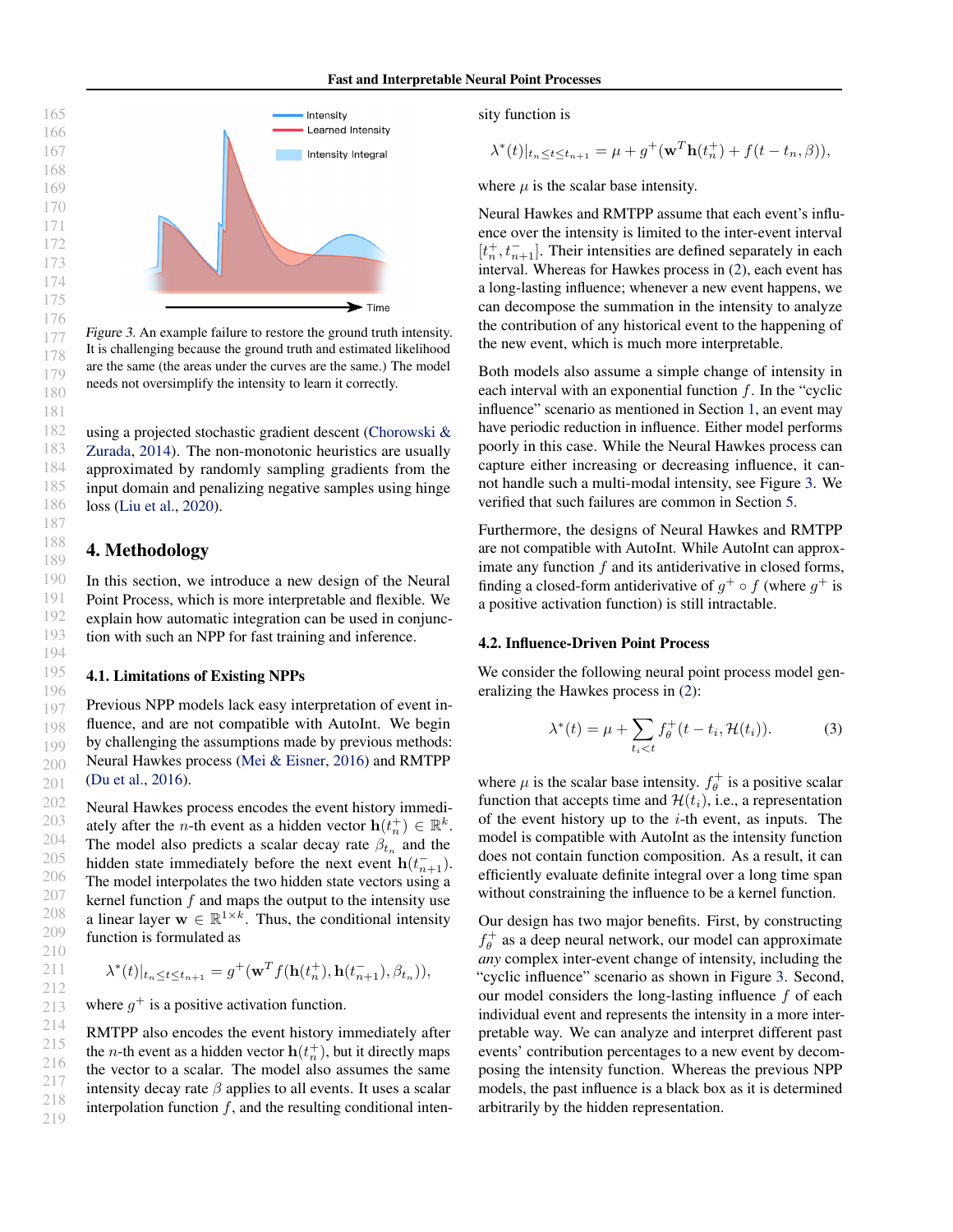There are many options for representing the input  $\mathcal{H}(t_i)$  to the neural network. We can directly use the difference in event times as input:

$$
\lambda^*(t) = \mu + \sum_i f_{\theta}^+(t - t_i), f_{\theta} : \mathbb{R}^1 \to \mathbb{R}^1 \tag{4}
$$

Alternatively, we may use a sequence model such as an RNN to encode the history into hidden vectors  $\{\mathbf h_i\}_{i=0}^N$ . The hidden vectors could be then used to scale each event's influence, such that the conditional intensity is formulated as

$$
\lambda^*(t) = \mu + \sum_i g_{\phi}(\mathbf{h}_i) f_{\theta}^+(t - t_i), \tag{5}
$$

$$
f_{\theta} : \mathbb{R}^1 \to \mathbb{R}^1
$$
,  $g_{\phi} : \mathbb{R}^k \to \mathbb{R}^1$ , (6)

where  $g_{\phi}$  is another neural network. We can also concatenate time  $t$  and  $\mathbf{h}_i$  and feed them to the neural network, and the conditional intensity becomes

$$
\lambda^*(t) = \mu + \sum_i f_{\theta}^+(t - t_i \oplus \mathbf{h}_i),\tag{7}
$$

$$
f_{\theta} : \mathbb{R}^{k+1} \to \mathbb{R}^1 \tag{8}
$$

In practice, incorporating a deep sequence model greatly increases the flexibility of the model but can easily overfit. It also reduces the interpretability of the model as the influence function is in the high-dimensional domain.

#### 4.3. Automatic Integration (AutoInt)

Suppose we have a scalar function  $f_{\theta}(t, \mathbf{h})$  representing the intensity, we want to calculate  $\int_{t=a}^{b} f_{\theta}(t, \mathbf{h}) := F_{\theta}(b, \mathbf{h})$  –  $F_{\theta}(a, h)$  along one axis. AutoInt constructs the integral network  $F_{\theta}$  first, and then reorganize the computational graph of  $F_{\theta}$  to represent the integrant  $f_{\theta}$ . The two networks thus share the same set of parameters  $\theta$ .

Specifically, let  $\mathbf{x} := t \oplus \mathbf{h}$ , we consider the integral of the intensity as a fully-connected multi-layer neural network of the form

$$
F_{\theta}(\mathbf{x}) = \mathbf{W}_{n} \dots (\mathbf{W}_{3} \sigma(\mathbf{W}_{2} \sigma(\mathbf{W}_{1} \mathbf{x}))),
$$

where  $\mathbf{W}_k : \mathbb{R}^{M_k} \mapsto \mathbb{R}^{N_k}$  denotes the weight of the k-th linear layer of the neural network and  $\sigma$  denotes the elementwise nonlinearity.  $M_k$  and  $N_k$  are the input and output dimension for the  $k$ -th layer. Hence, the set of parameters in this neural network is  $\theta = \{ \mathbf{W}_k \in \mathbb{R}^{M_k \times N_k}, \forall k \}.$ 

The influence network  $f_{\theta}$  is a partial derivative of the integral network  $F_{\theta}$ . As long as the activation function is differentiable everywhere, the intensity can be computed recursively:

$$
271\n272\n273\n56(\mathbf{x}) := \frac{\partial F_{\theta}}{\partial t}(\mathbf{x}) = \mathbf{W}_{k} \sigma'(\mathbf{W}_{k-1} \sigma(\mathbf{W}_{k-2} \dots (\mathbf{W}_{1} \mathbf{x})))
$$
\n
$$
\cdots \circ \mathbf{W}_{2} \sigma'(\mathbf{W}_{1} \mathbf{x}) \circ \mathbf{W}_{11}
$$

<span id="page-4-1"></span><span id="page-4-0"></span>

Figure 4. The architecture for monotonically increasing integral network that computes the the integral of the intensity.  $t$  is the time of the event and h is the encoded hidden vector. " $W^{+}$ " indicates the neural network layer has non-negative weights.

where  $\circ$  indicates the Hadamard product, and  $W_{11}$  is the first column of  $W_1$ , i.e.,

$$
\mathbf{W}_1 := \left[ \mathbf{W}_{11} \quad \mathbf{W}_{12} \quad \dots \quad \mathbf{W}_{1,M_1} \right]
$$

As noted, computing  $f_{\theta}(\mathbf{x})$  involves many repeated operations. For example, the result of  $W_1x$  is used for compute both  $\sigma(\mathbf{W}_1 \mathbf{x})$  and  $\sigma'(\mathbf{W}_1 \mathbf{x})$ , see Figure [1.](#page-0-1) Therefore, we implemented a program that leverages dynamical programming to efficiently create a derivative model using automatic differentiation. During training, we use the two networks to calculate the likelihood of event sequences, as if they are regular neural networks.

#### 4.4. Imposing the Non-negativity Constraint

We constrain the intensity to be non-negative by forcing its integral network to be monotonically increasing. As this is a strict constraint, we cannot use regularization by penalizing negative gradients; otherwise, the negative intensity would lead to erroneous log-likelihood. Also, we cannot simply constrain all linear weights in the network to be non-negative because we want the network to be monotonic only for the time input but not others.

We design the following architecture for the integral network, as illustrated in Figure [4:](#page-4-0) we first pass the hidden vector  $h$  and the time  $t$  through two linear layers with nonnegative weights  $W^+$  separately. Then, we concatenate the outputs to another non-negative weighted network. Therefore, the resulting integral monotonically increases with respect to time, as the time input  $t$  does not pass through any layer with negative weights. The two unconstrained layers with weights  $W$  also ensure the expressivity of other input dimensions is not impaired.

We experimented with different ways to enforce positive weights. We found that projected gradient descent (i.e., clamping the weights after each optimizer step) converges to the ground truth better than the exponential transformation method. To ensure monotonicity, we need to use monotonic activation function; previous AutoInt works use sine activation [\(Lindell et al.,](#page-8-4) [2021\)](#page-8-4) which is non-monotonic. We found that tanh and sine activations yield similar performance, as also indicated by [Parascandolo et al.](#page-8-25) [\(2016\)](#page-8-25).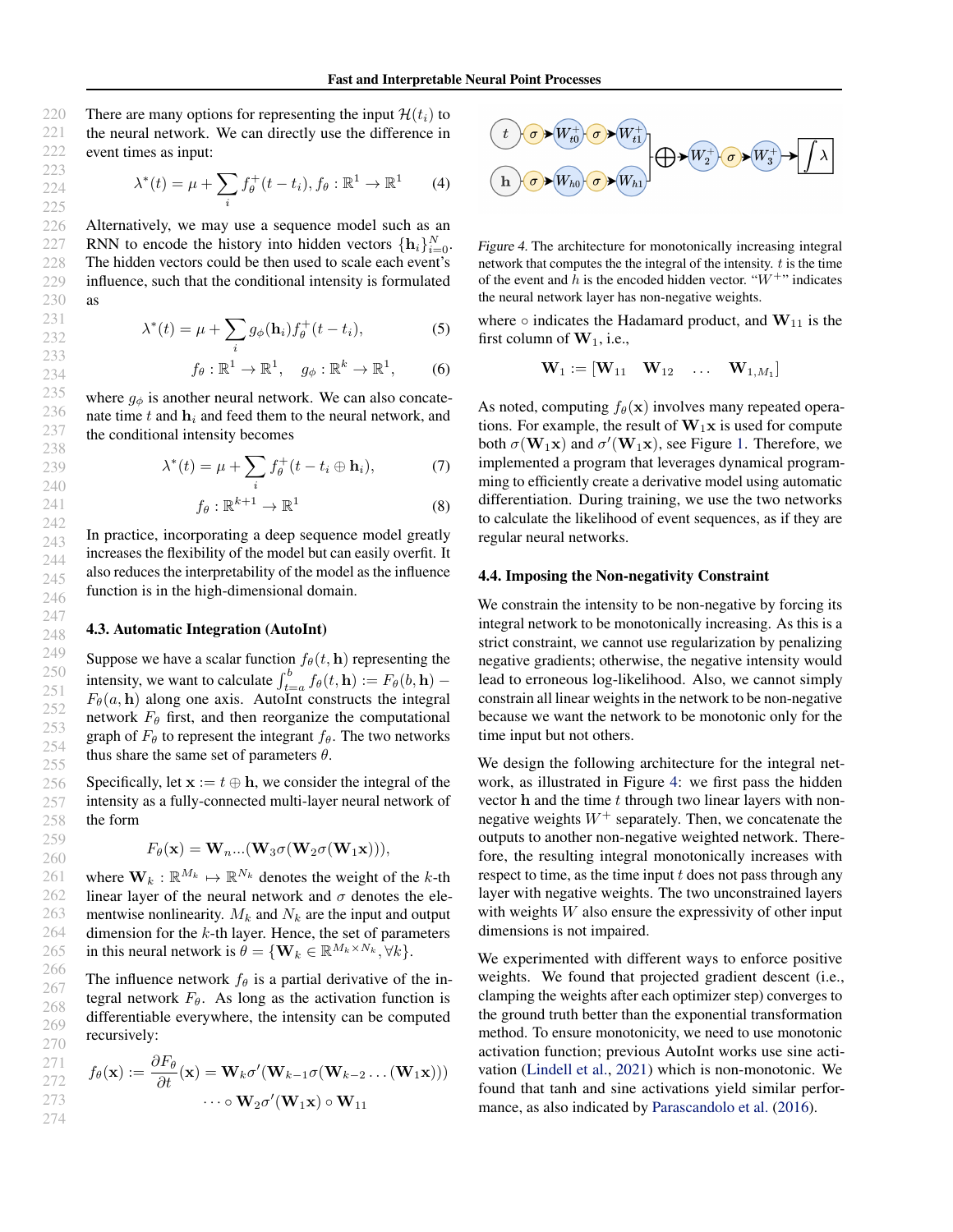Fast and Interpretable Neural Point Processes

<span id="page-5-1"></span>

| 275        | Model                                 | shakyHawkes |            | shiftHawkes |            | decayPeak   |            | earthquakesJP |
|------------|---------------------------------------|-------------|------------|-------------|------------|-------------|------------|---------------|
| 276<br>277 |                                       | <b>MAPE</b> | LL.        | <b>MAPE</b> | LL         | <b>MAPE</b> | LL         | LL            |
| 278        | CT-GRU (Mozer et al., 2017)           | 0.2243      | $-35.6063$ | 0.1262      | $-39.7173$ | 0.1103      | -42.1959   | 5.9148        |
| 279        | Neural Hawkes (Mei & Eisner, 2016)    | 0.2168      | $-35.4043$ | 0.1473      | $-40.0411$ | 0.1468      | $-42.5548$ | 7.0620        |
| 280        | RMTPP (Du et al., $2016$ )            | 0.2562      | $-35.6549$ | 0.2630      | $-39.7893$ | 0.2183      | -42.7965   | 7.7663        |
| 281        | Transformer Hawkes (Zuo et al., 2020) | 0.2812      | $-36.1831$ | 0.2316      | $-40.6717$ | 0.2342      | -43.3308   | 6.0588        |
| 282        | AIN                                   | 0.1843      | $-35.3762$ | 0.0356      | -39.3599   | 0.0226      | -41.9678   | 8.6187        |
| 283<br>001 | AIN (w/ RNN)                          | 0.3353      | $-37.9182$ | 0.4675      | $-44.0076$ | 0.1107      | $-42.3124$ | 7.7730        |

Table 1. Comparison between our proposed model AIN (with or without RNN) and the state-of-the-art NPP models on three synthetic datasets and a real-world *Earthquake Japan* dataset. Performance w.r.t. Mean Absolute Percentange Error (MAPE) of the estimated conditional intensity  $\lambda^*(t)$  and Test log likelihood (LL).

### 4.5. Loss Function

Given the monotonic integral network  $F_{\theta}(t, \mathbf{h})$  and the event influence network  $f_{\theta} = \frac{\partial F_{\theta}}{\partial t}$  obtained from AutoInt, the loglikelihood of an event sequence  $\{t_1, ..., t_N\}$  observed in time interval  $[0, T]$  with respect to the model is

$$
\mathcal{L}(\{t_1, ..., t_N\}, \{\mathbf{h}_0, ..., \mathbf{h}_N\})
$$
\n
$$
= \sum_{i=1}^N \log \left( \sum_{j=1}^{i-1} f_{\theta}(t_i - t_j, \mathbf{h}_i) \right) + \sum_{i=1}^N [F_{\theta}(T - t_i, \mathbf{h}_N) - F_{\theta}(0, \mathbf{h}_i)],
$$

where  $\{h_0, ..., h_N\}$  are the latent representations generated by a deep sequence model. This is straightforward by the Fundamental Theorem of Calculus. In case where the deep sequence model is not used, the log-likelihood evaluates to

$$
\mathcal{L}(\{t_1, ..., t_N\}) = \sum_{i=1}^{N} \log \left( \sum_{j=1}^{i-1} f_{\theta}(t_i - t_j) \right) + \sum_{i=1}^{N} [F_{\theta}(T - t_i) - F_{\theta}(0)].
$$

We can learn the parameters  $\theta$  in both networks by maximizing the log-likelihood function.

# <span id="page-5-0"></span>5. Experiments

We evaluate  $AIN$  for learning temporal dynamics using both synthetic and real-world data.

#### 5.1. Experimental Setup

Synthetic Datasets. Existing temporal point process models fail to capture the dynamics of the point process governed by multimodal or non-smooth current influence function. Here, we proposed and simulated three challenging

synthetic datasets using Ogata's thinning algorithm [\(Chen,](#page-8-26) [2016\)](#page-8-26).

• *Shaky Hawkes process*: as illustrated by Figure [3,](#page-3-1) it multiplies the influence function of the Hawkes process (see Equation [2\)](#page-1-0) by a cyclic function, such that the intensity becomes multimodal in long inter-event intervals. It is characterized by the conditional intensity function

$$
\lambda^*(t) = \mu + \alpha \sum_{i=1}^N \cos((t - t_i) + 1) \exp(-\beta(t - t_i))
$$

In our experiments, we set  $\alpha = \beta = \mu = 0.2$ .

• *Delayed Peak process*: it features a uni-modal but nonsmooth influence function. Each event's influence is initially 0; then it first increases and then decreases, following a bell-shaped curve. It is characterized by

$$
\lambda^*(t) = \mu + \alpha \sum_{i=1}^{N} \text{ReLU}(-(\beta(t - t_i) - 1)^2 + 1)
$$

In our experiments, we set  $\alpha = 0.2$ ,  $\beta = 0.5$ ,  $\mu = 0.3$ .

• *Shift Hawkes process*: as mentioned in Section [1,](#page-0-2) it describes the scenario in which a post becomes viral several hours after it is visible, such that there is a jump in the intensity between events. It is characterized by

$$
\lambda^*(t) = \mu + \alpha \sum_{i=1}^N \mathbf{1}(t - t_i > \gamma) \exp(-\beta(t - t_i - \gamma))
$$

In our experiments, we set  $\alpha = \beta = \mu = 0.2$  and the threshold  $\gamma = 2.0$ .

Each synthetic dataset contains 8192 sequences over a time range of  $[0, 50)$ . The train-val-test split is  $2:1:1$ .

Real-world Datasets. We use a real-world dataset, *Earthquake Japan*, that includes the times and locations of all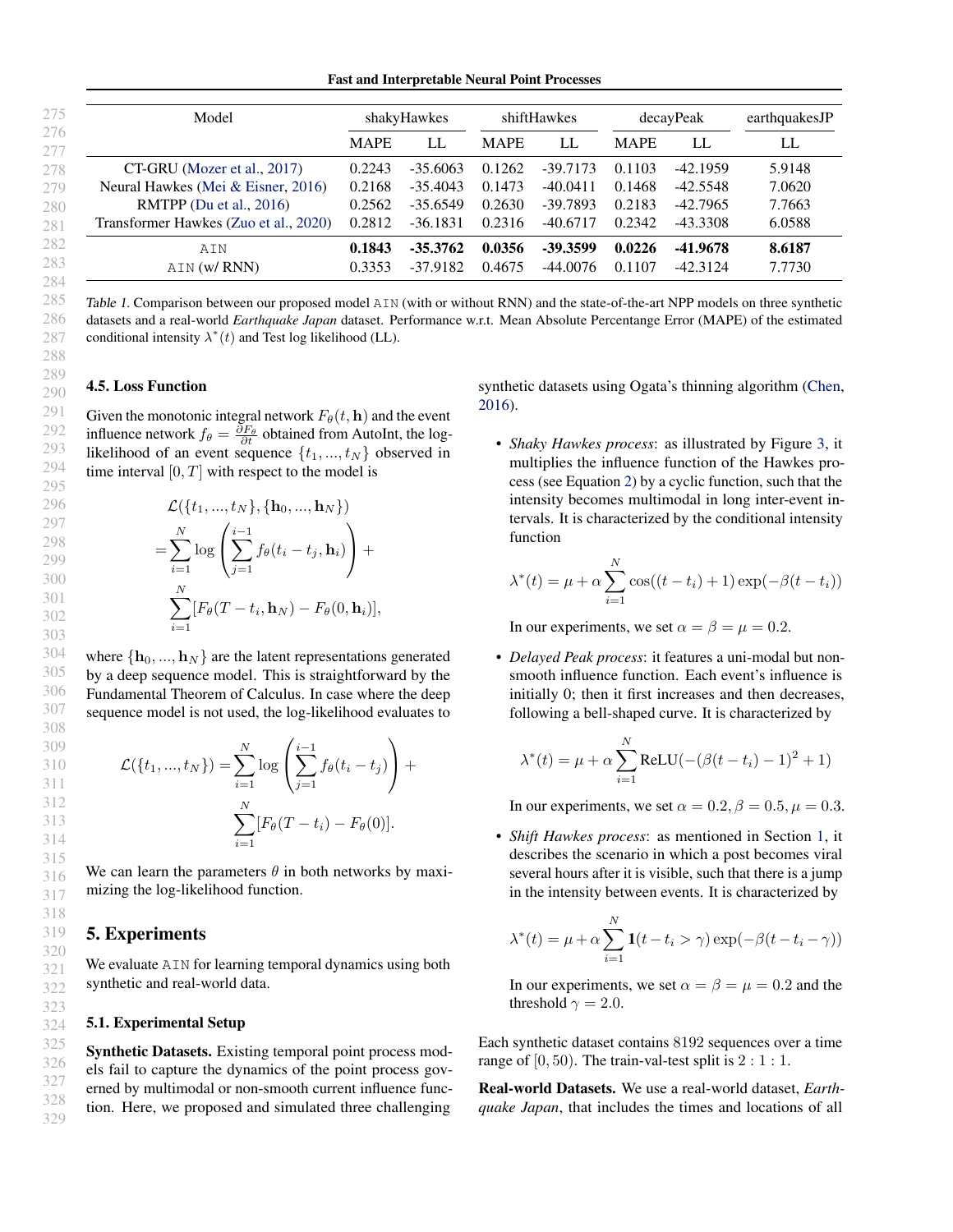<span id="page-6-0"></span>

Figure 5. Visualizations of the true conditional intensity  $\lambda^*(t)$  and the learned conditional intensity on the *Shift Hawkes* (first row), *Delayed Peak* (second row), *Shaky Hawkes* (third row) datasets. First column: comparison of intensities learned with different models. Second column: comparison of intensities learned with different integration methods.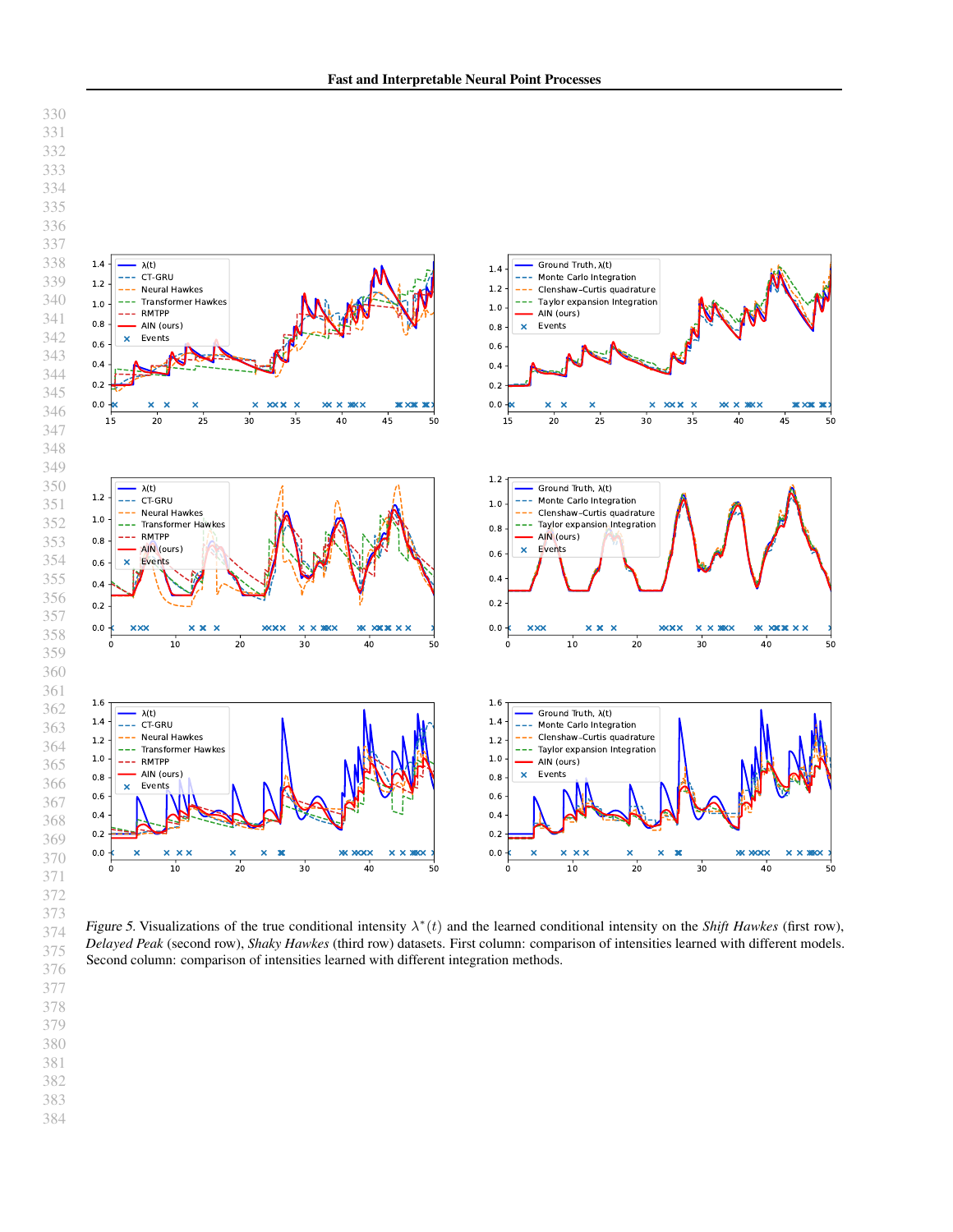<span id="page-7-1"></span>

| Model                        | shakyHawkes |            |             | shiftHawkes | decayPeak   |          | earthquakesJP |
|------------------------------|-------------|------------|-------------|-------------|-------------|----------|---------------|
|                              | <b>MAPE</b> | LL         | <b>MAPE</b> | LL          | <b>MAPE</b> | LL       | LL            |
| Clenshaw-Curtis              | 0.2197      | $-35.5183$ | 0.0541      | $-39.4831$  | 0.0312      | -41.9839 | 8.4299        |
| Monte Carlo                  | 0.1935      | $-35.6090$ | 0.0462      | $-39.3527$  | 0.0378      | -41.9868 | 8.1906        |
| Taylor Expansion (Liu, 2020) | 0.2004      | $-35.3771$ | 0.0999      | -39.7062    | 0.0224      | -41.9691 | 7.7142        |
| AIN                          | 0.1843      | $-35.3762$ | 0.0356      | $-39.3599$  | 0.0226      | -41.9678 | 8.6187        |

Table 2. Comparison between different integration methods on three synthetic datasets and the *Earthquake Japan* dataset. Performance w.r.t. Mean Absolute Percentange Error (MAPE) of the estimated conditional intensity  $\lambda^*(t)$  and Test log likelihood (LL).

earthquakes in Japan from 1990 to 2020 with magnitudes of at least 2.5. It is gathered by [Chen et al.](#page-8-27) [\(2020\)](#page-8-27). The dataset contains 1500 sequences over a time range of [0, 30). The train-val-test split is 4 : 1 : 1.

Evaluation Metrics. As shown by Figure [3,](#page-3-1) a TPP model may yield a likelihood similar to the ground truth but fail to capture the correct intensity. Therefore, in addition to the likelihood (LL), we show the Mean Absolute Percentage Error (MAPE) of the estimated conditional intensity.

**Baselines.** We have two groups of baselines:

• *Integration methods*: the baselines learn the point process using the same model as described by Equation [4](#page-4-1) but with four different integration techniques: Taylor integration ([\(Liu,](#page-8-20) [2020\)](#page-8-20), see Appendix [A.1\)](#page-10-0), the Clenshaw–Curtis quadrature (see Appendix [A.2\)](#page-10-1), the Monte Carlo integration, and AutoInt.

• *State-of-the-art approaches*: they are state-of-the-art NPP models, including RMTPP [\(Du et al.,](#page-8-2) [2016\)](#page-8-2), Neural-Hawkes [\(Mei & Eisner,](#page-8-0) [2016\)](#page-8-0) and Transformer Hawkes [\(Zuo et al.,](#page-9-1) [2020\)](#page-9-1). Additionally, [\(Mozer et al.,](#page-8-3) [2017\)](#page-8-3) proposed a continuous-time GRU that interpolates hidden states between events. It has a similar idea as Neural-Hawkes's continuous-time LSTM. We include a CT-GRU variant of Neural-Hawkes to increase the diversity of our baselines.

#### 5.2. Experimental Results

Figure [6](#page-7-0) visualizes the run-time comparison of different methods. We can see that AutoInt trains faster than other numerical integration techniques, and AIN is much faster than most state-of-the-art models.

432 433 434 435 436 437 438 439 Table [1](#page-5-1) compares the prediction Mean Absolute Percentage Error (MAPE) and test log-likelihood (LL) between AIN and the state-of-the-art models on the four datasets. Table [2](#page-7-1) compares the evaluation metrics between AutoInt and other numerical integration methods using the same model. We can see that AIN has a decisive advantage on the synthetic dataset with complex intensity. We can also tell from the

<span id="page-7-0"></span>

Figure 6. Training speed comparison for different NPPs and numerical integration methods in seconds. The proposed AIN is fast. RMTPP is the fastest but suffers from poor prediction performance.

bottom-left of subfigure of Figure [5](#page-6-0) that our method is the only one that can capture the multimodal intensity function.

## 6. Conclusion

We propose Automatic Integration for Neural point process models (AIN) using a dual network approach. AIN can efficiently compute the exact likelihood of *any* sophisticated intensity. We validate our approach using many synthetic data with complex intensity functions, and a real-world earthquake dataset. Experiment results demonstrate that AIN can efficiently and accurately recover the underlying intensity function.

Our work presents a new paradigm for learning continuoustime dynamics. Currently our neural process model takes the form of Hawkes processes (self-exciting) but cannot handle self-correcting processes due to the difficulty of integration. Future work includes relaxing the form of intensity network with advanced integration technique. Another interesting direction is to generalize the 1-D temporal intensity function to 3-D spatiotemporal intensity function to model spatiotemporal point processes.

430 431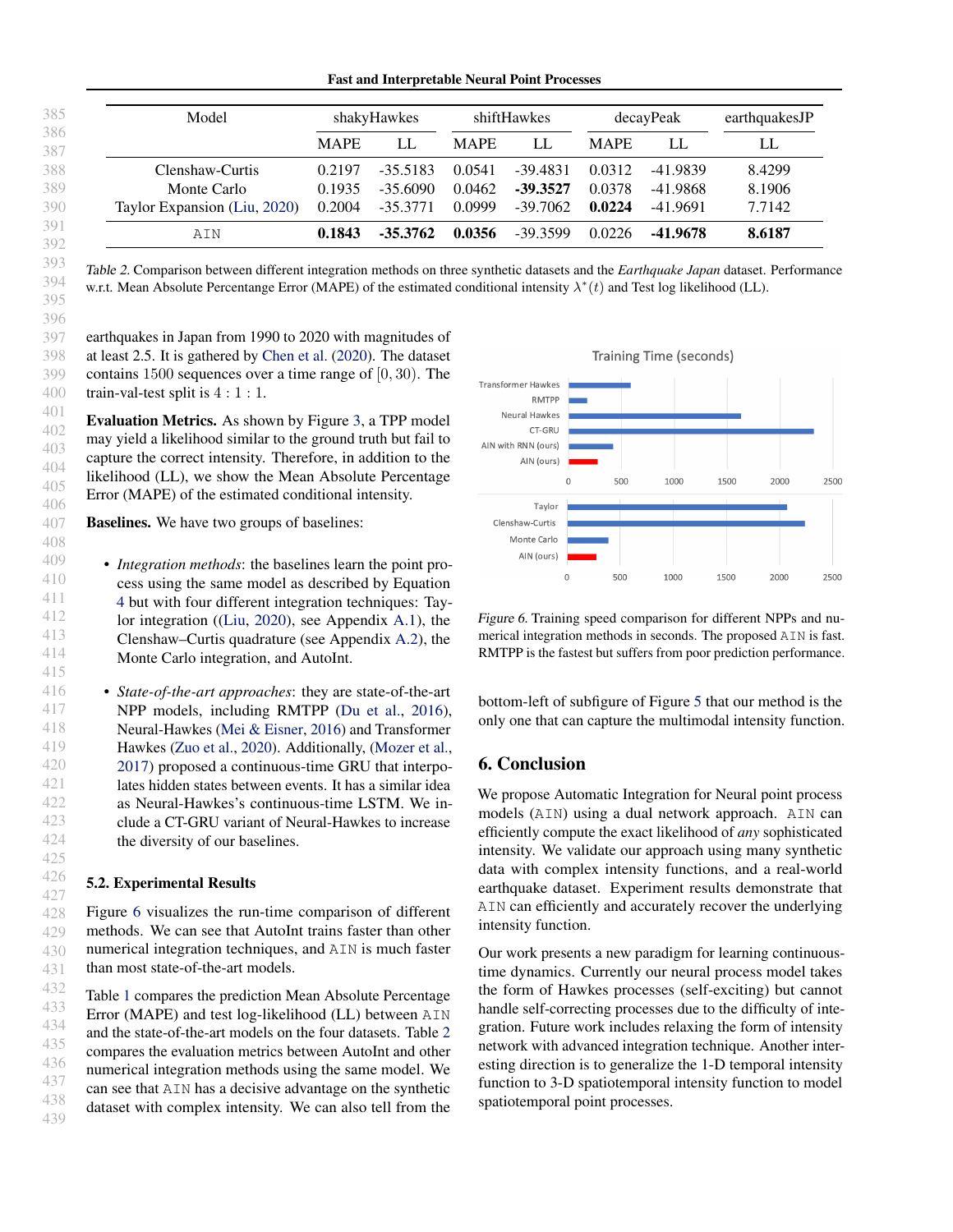#### 440 References

457

459

463 464 465

<span id="page-8-10"></span>467 468 469

471

- <span id="page-8-12"></span>441 442 443 444 445 446 Adams, R. P., Murray, I., and MacKay, D. J. Tractable nonparametric bayesian inference in poisson processes with gaussian process intensities. In *Proceedings of the 26th Annual International Conference on Machine Learning*, pp. 9–16, 2009.
- <span id="page-8-21"></span>447 448 449 450 451 Archer, N. P. and Wang, S. Application of the back propagation neural network algorithm with monotonicity constraints for two-group classification problems. *Decision Sciences*, 24(1):60–75, 1993.
- <span id="page-8-1"></span>452 453 454 455 Chen, R. T., Rubanova, Y., Bettencourt, J., and Duvenaud, D. Neural ordinary differential equations. In *Proceedings of the 32nd International Conference on Neural Information Processing Systems*, pp. 6572–6583, 2018.
- <span id="page-8-27"></span>456 458 Chen, R. T., Amos, B., and Nickel, M. Neural spatio-temporal point processes. *arXiv preprint arXiv:2011.04583*, 2020.
- <span id="page-8-26"></span>460 461 462 Chen, Y. Thinning algorithms for simulating point processes. *Florida State University, Tallahassee, FL*, 2016.
- <span id="page-8-23"></span>466 Chorowski, J. and Zurada, J. M. Learning understandable neural networks with nonnegative weight constraints. *IEEE transactions on neural networks and learning systems*, 26(1):62–69, 2014.
- 470 Cunningham, J. P., Shenoy, K. V., and Sahani, M. Fast gaussian process methods for point process intensity estimation. In *Proceedings of the 25th international conference on Machine learning*, pp. 192–199, 2008.
- <span id="page-8-19"></span><span id="page-8-6"></span>472 473 474 475 Daley, D. J. and Vere-Jones, D. *An introduction to the theory of point processes: volume II: general theory and structure*. Springer Science & Business Media, 2007.
	- Davis, P. J. and Rabinowitz, P. *Methods of numerical integration*. Courier Corporation, 2007.
	- Doumpos, M. and Zopounidis, C. Monotonic support vector machines for credit risk rating. *New Mathematics and Natural Computation*, 5(03):557–570, 2009.
- <span id="page-8-22"></span><span id="page-8-2"></span>482 483 484 485 486 487 488 Du, N., Dai, H., Trivedi, R., Upadhyay, U., Gomez-Rodriguez, M., and Song, L. Recurrent marked temporal point processes: Embedding event history to vector. In *Proceedings of the 22nd ACM SIGKDD international conference on knowledge discovery and data mining*, pp. 1555–1564, 2016.
- <span id="page-8-17"></span>489 490 Dunham, W. *The calculus gallery*. Princeton University Press, 2018.
- <span id="page-8-15"></span>491 492 493 494 Guo, R., Li, J., and Liu, H. Initiator: Noise-contrastive estimation for marked temporal point process. In *IJCAI*, pp. 2191–2197, 2018.
- <span id="page-8-7"></span>Hawkes, A. G. Spectra of some self-exciting and mutually exciting point processes. *Biometrika*, 58(1):83–90, 1971.
- <span id="page-8-13"></span>Huang, H., Wang, H., and Mak, B. Recurrent poisson process unit for speech recognition. In *Proceedings of the AAAI Conference on Artificial Intelligence*, volume 33, pp. 6538–6545, 2019.
- <span id="page-8-9"></span>Kottas, A. and Sansó, B. Bayesian mixture modeling for spatial poisson process intensities, with applications to extreme value analysis. *Journal of Statistical Planning and Inference*, 137(10):3151–3163, 2007.
- <span id="page-8-5"></span>Li, H., Li, Y., and Li, S. Dual neural network method for solving multiple definite integrals. *Neural computation*, 31(1):208–232, 2019.
- <span id="page-8-16"></span>Li, S., Xiao, S., Zhu, S., Du, N., Xie, Y., and Song, L. Learning temporal point processes via reinforcement learning. *arXiv preprint arXiv:1811.05016*, 2018.
- <span id="page-8-4"></span>Lindell, D. B., Martel, J. N., and Wetzstein, G. Autoint: Automatic integration for fast neural volume rendering. In *Proceedings of the IEEE/CVF Conference on Computer Vision and Pattern Recognition*, pp. 14556–14565, 2021.
- <span id="page-8-20"></span>Liu, K. Automatic integration. *arXiv e-prints*, pp. arXiv– 2006, 2020.
- <span id="page-8-24"></span>Liu, X., Han, X., Zhang, N., and Liu, Q. Certified monotonic neural networks. *arXiv preprint arXiv:2011.10219*, 2020.
- <span id="page-8-0"></span>Mei, H. and Eisner, J. The neural hawkes process: A neurally self-modulating multivariate point process. *arXiv preprint arXiv:1612.09328*, 2016.
- <span id="page-8-8"></span>Møller, J., Syversveen, A. R., and Waagepetersen, R. P. Log gaussian cox processes. *Scandinavian journal of statistics*, 25(3):451–482, 1998.
- <span id="page-8-3"></span>Mozer, M. C., Kazakov, D., and Lindsey, R. V. Discrete event, continuous time rnns. *arXiv preprint arXiv:1710.04110*, 2017.
- <span id="page-8-14"></span>Omi, T., Ueda, N., and Aihara, K. Fully neural network based model for general temporal point processes. *arXiv preprint arXiv:1905.09690*, 2019.
- <span id="page-8-25"></span>Parascandolo, G., Huttunen, H., and Virtanen, T. Taming the waves: sine as activation function in deep neural networks. 2016.
- <span id="page-8-11"></span>Rathbun, S. L. and Cressie, N. Asymptotic properties of estimators for the parameters of spatial inhomogeneous poisson point processes. *Advances in Applied Probability*, 26(1):122–154, 1994.
- <span id="page-8-18"></span>Risch, R. H. The problem of integration in finite terms. *Transactions of the American Mathematical Society*, 139: 167–189, 1969.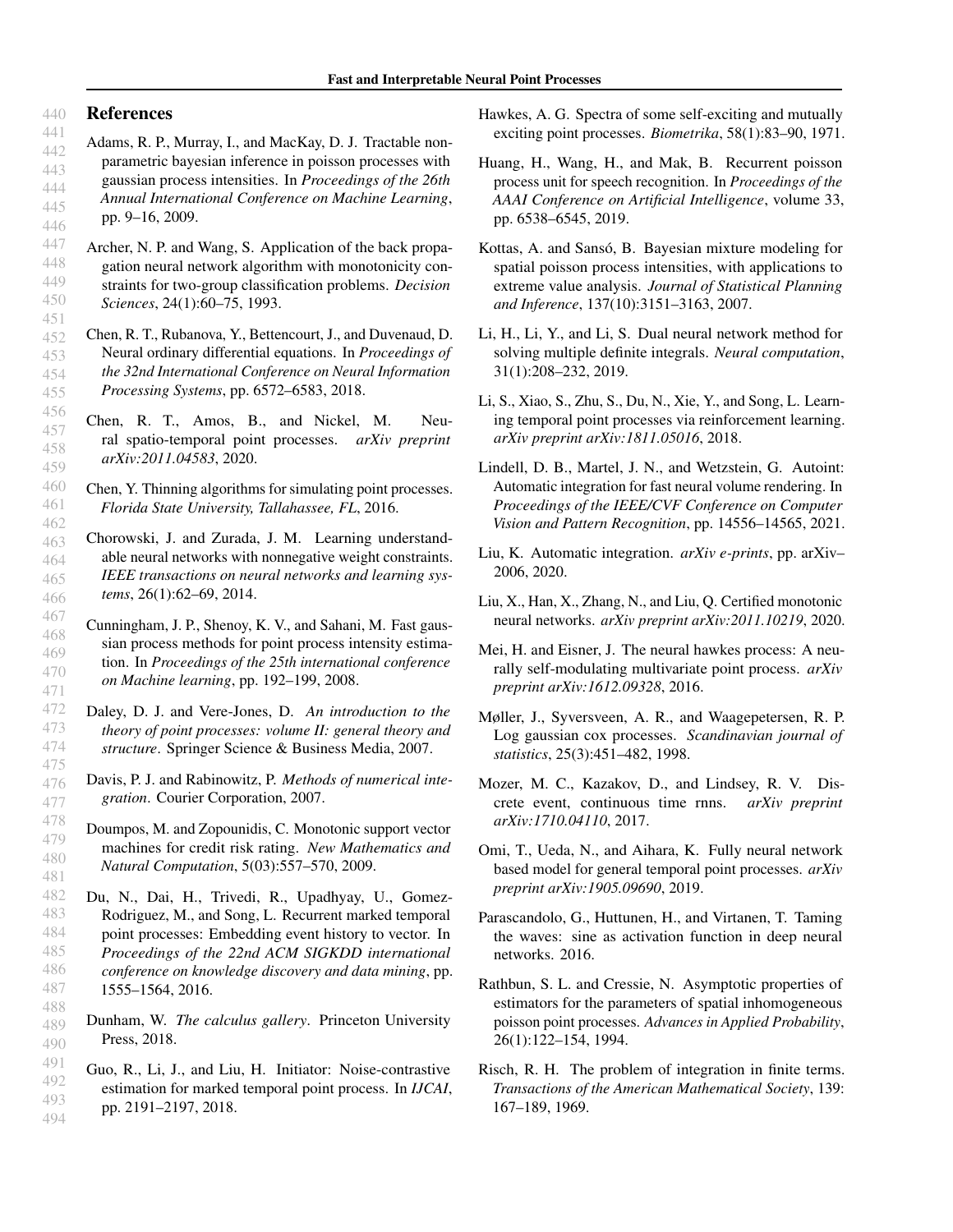- <span id="page-9-9"></span><span id="page-9-8"></span><span id="page-9-7"></span><span id="page-9-6"></span><span id="page-9-5"></span><span id="page-9-4"></span><span id="page-9-3"></span><span id="page-9-2"></span><span id="page-9-1"></span><span id="page-9-0"></span> Risch, R. H. The solution of the problem of integration in finite terms. *Bulletin of the American Mathematical Society*, 76(3):605–608, 1970.
	- Shang, J. and Sun, M. Geometric hawkes processes with graph convolutional recurrent neural networks. In *Proceedings of the AAAI Conference on Artificial Intelligence*, volume 33, pp. 4878–4885, 2019.
	- Sharma, A. and Wehrheim, H. Testing monotonicity of machine learning models. *arXiv preprint arXiv:2002.12278*, 2020.
	- Shchur, O., Türkmen, A. C., Januschowski, T., and Günnemann, S. Neural temporal point processes: A review. *arXiv preprint arXiv:2104.03528*, 2021.
	- Sill, J. Monotonic networks. 1998.
	- Upadhyay, U., De, A., and Gomez-Rodriguez, M. Deep reinforcement learning of marked temporal point processes. *arXiv preprint arXiv:1805.09360*, 2018.
	- Xiao, S., Farajtabar, M., Ye, X., Yan, J., Song, L., and Zha, H. Wasserstein learning of deep generative point process models. *arXiv preprint arXiv:1705.08051*, 2017.
	- Yan, J., Liu, X., Shi, L., Li, C., and Zha, H. Improving maximum likelihood estimation of temporal point process via discriminative and adversarial learning. In *IJCAI*, pp. 2948–2954, 2018.
	- Zhang, Q., Lipani, A., Kirnap, O., and Yilmaz, E. Selfattentive hawkes process. In *International Conference on Machine Learning*, pp. 11183–11193. PMLR, 2020.
	- Zuo, S., Jiang, H., Li, Z., Zhao, T., and Zha, H. Transformer hawkes process. In *International Conference on Machine Learning*, pp. 11692–11702. PMLR, 2020.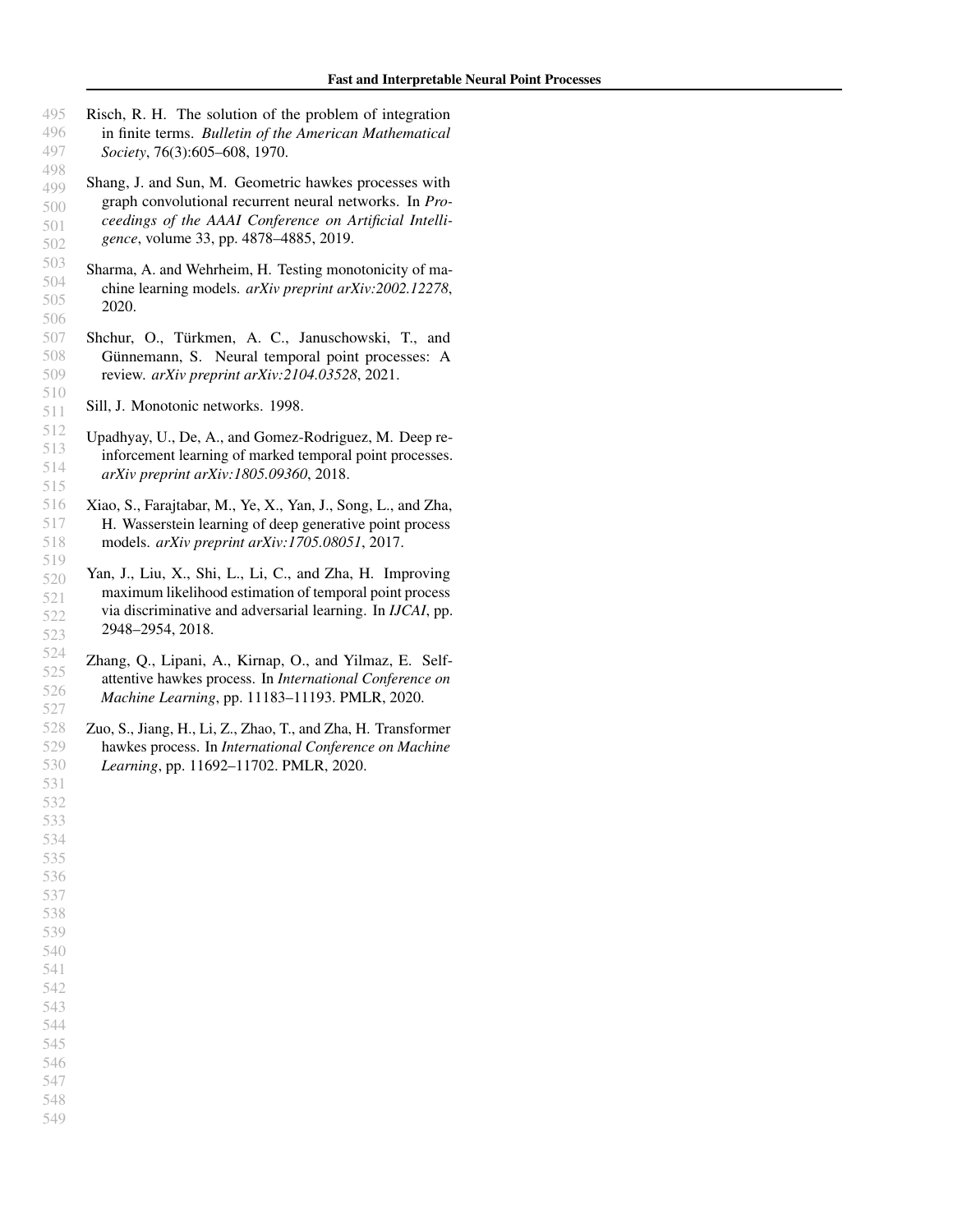#### 550 A. Appendix

#### <span id="page-10-0"></span>551 A.1. Taylor Integration

In this section, we briefly introduce the algorithm proposed by [Liu](#page-8-20) [\(2020\)](#page-8-20) and our implementation of it. Let  $\beta_1, \ldots, \beta_5$  be real scalar hyperparameters with  $\beta_1 \neq 0$ . They can be viewed as the coefficients of the Taylor remainders. In practice, we set  $\beta_1 = 1$  and  $\beta_2 = \beta_3 = \beta_4 = \beta_5 = 0$ . We tried different sets of  $\beta$ , but we found that their influence is trivial in most case. If the real numbers  $A_1, ..., A_5$  are given by

$$
\left\{\n\begin{array}{l}\nA_5 := \frac{(b-c)^6 - (a-c)^6}{6\beta_1^5} \\
A_4 := \frac{(b-c)^5 - (a-c)^5}{5\beta_1^4} - \frac{4\beta_2 A_5}{\beta_1}, \\
A_3 := \frac{(b-c)^4 - (a-c)^4}{4\beta_1^3} - \frac{3\beta_2 A_4}{\beta_1} - 3\left(\frac{\beta_3}{\beta_1} + \frac{\beta_2^2}{\beta_1^2}\right) A_5, \\
A_2 := \frac{(b-c)^3 - (a-c)^3}{3\beta_1^2} - \frac{2\beta_2 A_3}{\beta_1} - \left(\frac{2\beta_3}{\beta_1} + \frac{\beta_2^2}{\beta_1^2}\right) A_4 + \\
-2\left(\frac{\beta_4}{\beta_1} + \frac{\beta_2 \beta_3}{\beta_1^2}\right) A_5, \\
A_1 := \frac{(b-c)^2 - (a-c)^2}{2\beta_1} - \frac{\beta_2 A_2}{\beta_1} - \frac{\beta_3 A_3}{\beta_1} - \frac{\beta_4 A_4}{\beta_1} - \frac{\beta_5 A_5}{\beta_1}\n\end{array}\n\right.
$$

,

and  $y_1(c), ..., y_5(c)$  are given by evaluation of function and its derivatives

$$
\underbrace{f(c)}_{y_0} + \underbrace{\beta_1 f'(c)}_{y_1} \varepsilon + \underbrace{\left\{\beta_2 f'(c) + \frac{1}{2!} \beta_1^2 f^{(2)}(c)\right\}}_{y_2} \varepsilon^2 + \underbrace{\left\{\beta_3 f'(c) + \beta_1 \beta_2 f^{(2)}(c) + \frac{1}{3!} \beta_1^3 f^{(3)}(c)\right\}}_{y_3} \varepsilon^3
$$
\n
$$
+ \underbrace{\left\{\beta_4 f'(c) + \left(\beta_1 \beta_3 + \frac{1}{2} \beta_2^2\right) f^{(2)}(c) + \frac{1}{2} \beta_1^2 \beta_2 f^{(3)}(c) \frac{1}{4!} \beta_1^4 f^{(4)}(c)\right\}}_{y_4} \varepsilon^4
$$
\n
$$
+ \underbrace{\left\{\beta_5 f'(c) + \left(\beta_1 \beta_4 + \beta_2 \beta_3\right) f^{(2)}(c) \frac{1}{2} \left(\beta_1^2 \beta_3 + \beta_1 \beta_2^2\right) f^{(3)}(c) + \frac{1}{6} \beta_1^3 \beta_2 f^{(4)}(c) + \frac{1}{5!} \beta_1^5 f^{(5)}(c)\right\}}_{y_5} \varepsilon^5
$$

580

597 598

602 603 604

The function  $\int_a^b f(x)$  can be approximated by  $\sum_k \int_a^b y_k(x) A_k$ . We calculated the *n*-th derivative using PyTorch AutoDiff. When using the Taylor Integration for learning point process, we equally split the time interval to subintervals of width 0.1 (which means at most 500 subintervals on the synthetic dataset) and evaluate the integral over each subinterval.

### <span id="page-10-1"></span>A.2. Clenshaw-Curtis Quadrature

In this section, we briefly introduce the Clenshaw-Curtis algorithm, which integrates a function  $f(x)$  by first approximating it using a linear combination of Chebyshev polynomials  $T_n(x)$ , which follows the recurrence relationship

$$
T_0(x) = 1, T_1(x) = x, T_{n+1}(x) = 2xT_n(x) - T_{n-1}(x)
$$

or generally,

$$
T_n(x) = \cos\left(n\cos^{-1}x\right)
$$

The roots of the Chebyshev polynomials are Chebyshev nodes, where

$$
x_k = \cos\left(\frac{2k-1}{2n}\pi\right), \quad k = 1, \dots, n
$$

599 600 601 We can use affine transformation to map the integrant from  $x \in [a, b]$  to  $x \in [-1, 1]$  and evaluate  $(b - a) \sum_{n=1}^{\infty} T_n(x)$  as an estimator of  $\int_a^b f(x)$ . Consider the average of function evaluated at nodes,  $y = f(x_k)$ . The Chebyshev coefficients are

$$
c_0 = \frac{1}{K} \sum f(x_k), c_n|_{n \neq 0} = \frac{2}{K} \sum T_n(x_k) f(x_k),
$$